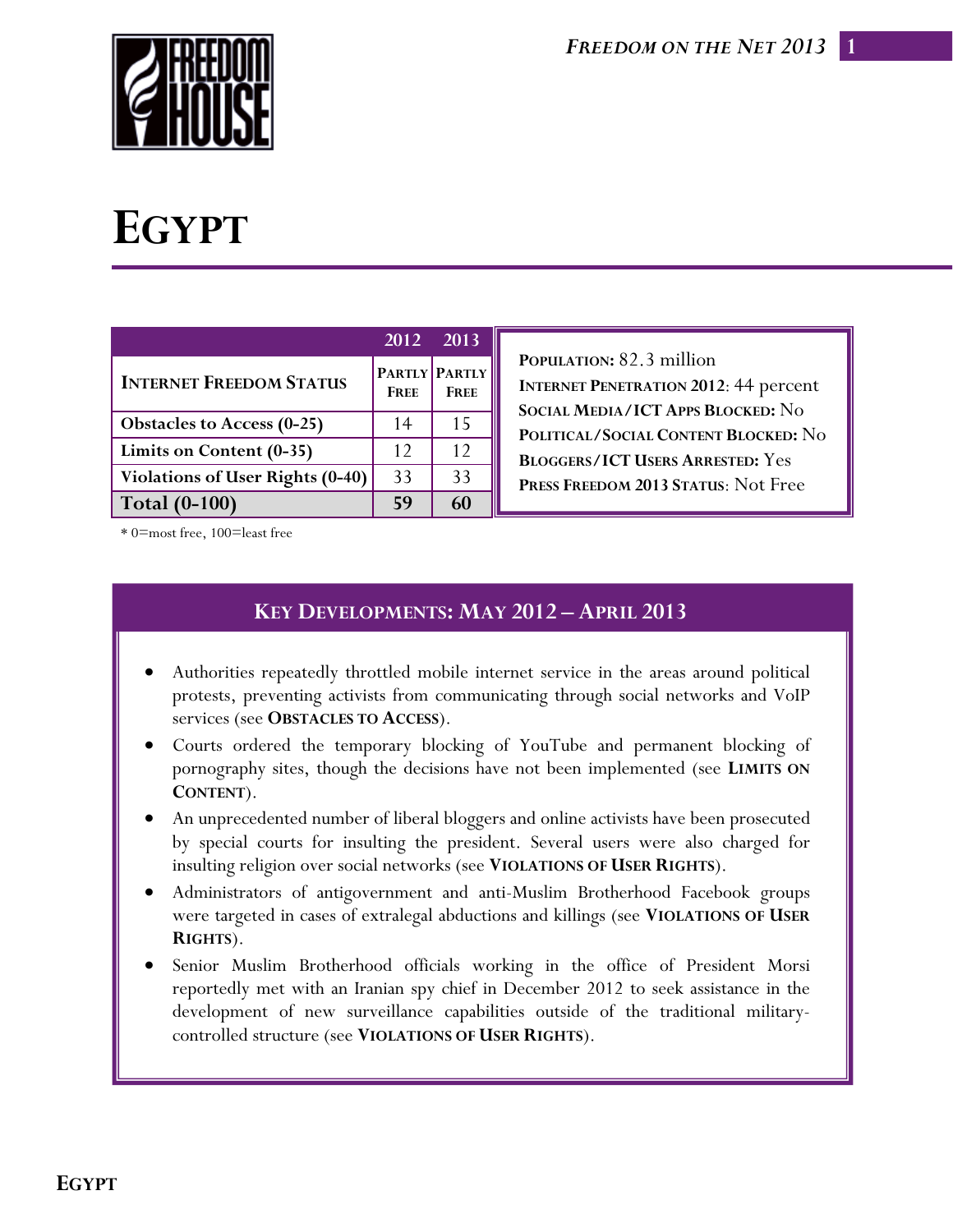# **EDITOR'S NOTE ON RECENT DEVELOPMENTS**

*This report covers events between May 1, 2012 and April 30, 2013. On July 3, 2013, President Mohamed Morsi was removed from power by General Abdul Fatah al-Sisi, the Defense Minister and head of the armed forces. Millions of Egyptians had taken to the streets since June 30 in a protest coordinated by a grassroots campaign known as Tamarod, the Arabic word for "rebel." Tamarod, which is supported by the Egyptian Movement for Change, threatened widespread civil disobedience if Morsi did not resign by July 2. More significantly, the army issued a 48-hour ultimatum to the country's political groups to "meet the demands of the people" and threatened to intervene if the political crisis was not solved. When Morsi refused to back down, the army took him under detention and appointed the head of Egypt's highest court, Adly Mansour, as interim president. Together with religious and secular opposition leaders, General al-Sisi set out a roadmap for the drafting of a new constitution as well as the holding of parliamentary and presidential elections. Supporters of Morsi remained camped out in two large protest sites until August 14, when security forces raided the camps, killing hundreds in the process. Senior Muslim Brotherhood figures were taken under arrest and a temporary state of emergency was declared.* 

#### **INTRODUCTION**

Since the internet was introduced in the country in 1993, the Egyptian government has invested in information and communications technology (ICT) infrastructure as part of its strategy to boost the economy and create jobs. Until 2008, authorities showed a relaxed attitude toward internet use and did not censor websites or use high-end technologies to monitor discussions. However, with the rise of online campaigns to expose government fraud, document acts of police brutality, and call for large-scale protests, the government began to change its stance. Between 2008 and 2011, state police admitted to engaging in surveillance, online censorship, and cyberattacks – especially against sites related to the Muslim Brotherhood and other opposition movements.<sup>1</sup>

The significant role of ICTs in the 2011 protests that toppled the 30-year regime of President Hosni Mubarak led some to label the event as the Facebook<sup>2</sup> or Twitter revolution.<sup>3</sup> After the Supreme Council of Armed Forces (SCAF) took control of the government, the military administration maintained many of its predecessor's tactics by keeping mobile phones, social media, and opposition activists under vigorous surveillance. Even as several activists and bloggers were intimidated, beaten, or tried in military courts for "insulting the military power" or "disturbing social peace," social networks continued to grow as a democratizing tool. Online, Egyptians launched debates about the fate of their emerging democracy and exerted pressure on SCAF to end

<sup>&</sup>lt;sup>1</sup> Galal Amin, *Whatever happened to the Egyptian Revolution*, Cairo: Al Shorook, 2013.<br><sup>2</sup> Abigail Hauslohner, "Is Egypt About to Have a Facebook Revolution," Time, January 24, 2011,<br>http://www<u>.nbcnews.com/technology/jo</u>

 $3$  Helen A.S. Popkin, "Jon Stewart questions Egypt's 'Twitter revolution'," NBC News, January 28, 2011, http://www.nbcnews.com/technology/jon‐stewart‐questions‐egypts‐twitter‐revolution‐125446.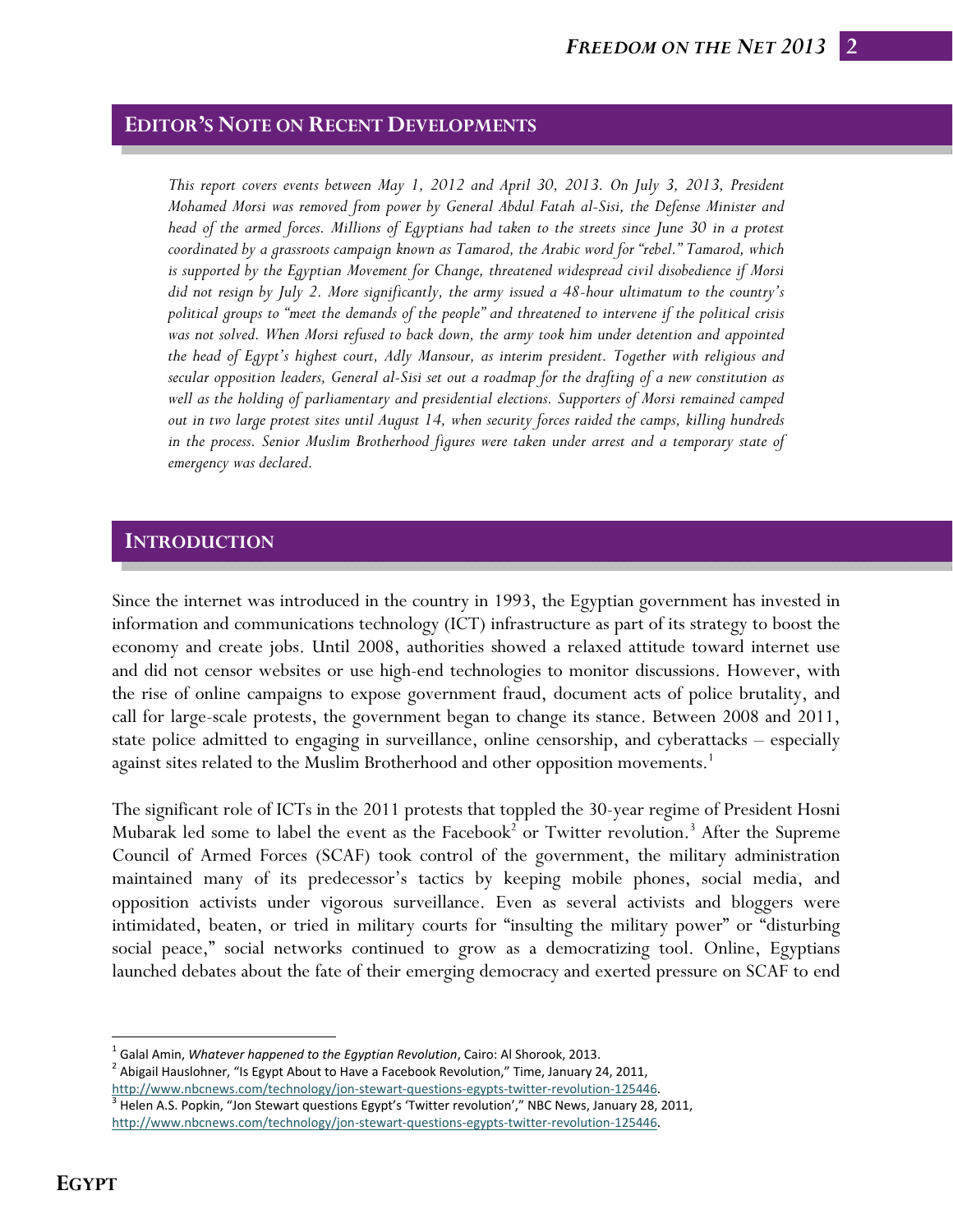decades under emergency rule. On May 31, 2012, the state of emergency was finally lifted<sup>4</sup> and one month later, power was officially handed over to a civilian government in a controversial election that pitted a former Mubarak official with an Islamist candidate.<sup>5</sup>

After the election of President Mohammed Morsi, a candidate from the Muslim Brotherhood's Freedom and Justice Party, Egypt has failed to make any gains in internet freedom. The passage of a new constitution did not allay concerns over threats to free speech and a record number of citizens were prosecuted for insulting the president. The rise of Islamist forces has also contributed to an increase in online blasphemy cases being tried in Egyptian courts, resulting in several users receiving jail sentences. Countless other web activists and social media users have been harassed and detained. Police authorities and Muslim Brotherhood thugs engaged in extralegal violence against liberal activists and revolutionary youths who voice dissent online. Finally, distrust between the military and the Muslim Brotherhood led the latter to seek Iranian assistance in the development of parallel security and intelligence arms outside of the existing military-controlled structure. Despite these obstacles, online journalists and commentators have continued their dynamic role, pushing the boundaries of free speech and protesting against the undemocratic actions of the civilian president.

## **OBSTACLES TO ACCESS**

The development of Egypt's ICT sector has been a strategic priority since 1999, when former president Mubarak created the Ministry of Communications and Information Technology (MCIT) to lead Egypt's transition into the information age.<sup>6</sup> Since then, ICT use has increased rapidly, with internet penetration growing from 16 percent in 2007 to 44.1 percent in 2012.<sup>7</sup> Mobile internet, either using smartphones or USB modems, accounts for roughly 44 percent of all internet use, with ADSL use at around 38 percent. Egypt's mobile phone penetration rate was 113.2 percent in the first quarter of 2013, amounting to over 94 million mobile subscriptions.<sup>8</sup>

Although these figures are promising, there are a number of obstacles hindering access to ICTs, including an adult literacy rate of only 72 percent,<sup>9</sup> poor telecommunications infrastructure in rural areas and urban slums, and flagging economic conditions. Moreover, ICTs and online culture are often viewed with suspicion and women's access to technology has become a growing concern after

<sup>&</sup>lt;sup>4</sup> "Egypt state of emergency lifted after 31 years," BBC News, May 31 2012, http://www.bbc.co.uk/news/world-middle-east-

<sup>18283635.&</sup>lt;br><sup>5</sup> Osman El Sharnoubi, "Egypt's President Morsi in power: A timeline (Part I)," AhramOnline, June 28 2013, http://english.ahram.org.eg/News/74427.aspx.

<sup>6 &</sup>quot;Historical Perspective," Ministry of Information and Communication Technologies, Accessed April 16, 2013,

http://www.mcit.gov.eg/TeleCommunications/Historical\_Prespective.<br><sup>7</sup> "Percentage of Individuals Using the Internet" and "Mobile-cellular subscriptions," International Telecommunications Union, accessed July 23 2013, http://www.itu.int/en/ITU-D/Statistics/Pages/stat/default.aspx.<br><sup>8</sup> Ministry of Information and Communication Technologies, "Information and Communications Technology Indicators" March

<sup>2013,</sup> available at http://mcit.gov.eg/Indicators/indicators.aspx, accessed July 23 2013.<br><sup>9</sup> United Nations Development Program, "Egypt, Country Profile: Human Development Indicators," accessed July 23, 2013,

http://hdrstats.undp.org/en/countries/profiles/EGY.html.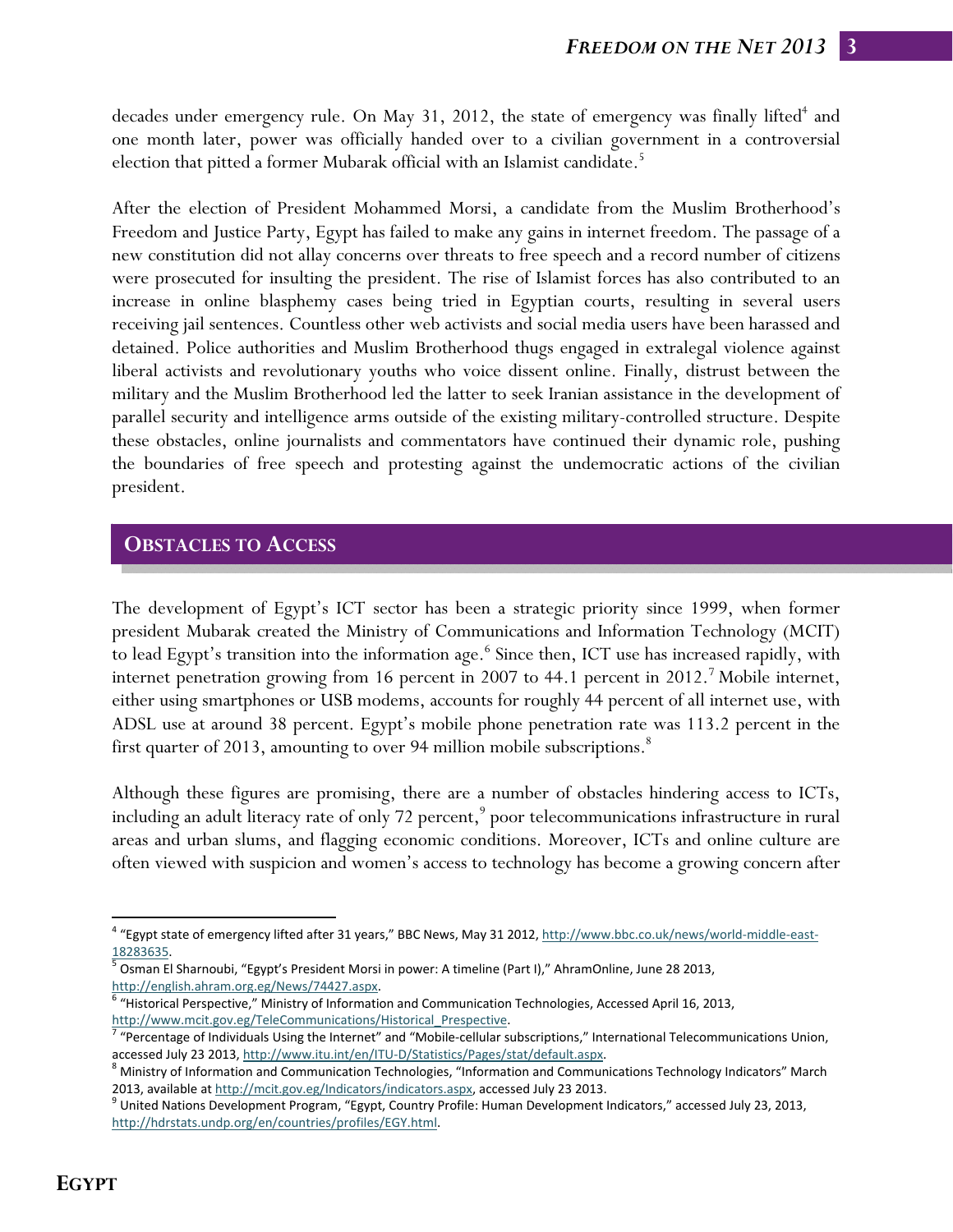the revolution. <sup>10</sup> In some cases, marginal religious figures have issued 'fatwas' against women using the internet without the presence of a male chaperone.<sup>11</sup>

Broadband prices in Egypt are relatively cheap if compared to neighboring Arab Countries. However, with more than 25 percent of the Egyptian population living under the national poverty line, internet access is not universally affordable.<sup>12</sup> As an indication of what prices are like, a 2 Mbps connection costs \$11 per month for a download limit of 4 GB, whereas an unlimited plan costs  $$30$  per month.<sup>13</sup> In an index that compares ICT prices to gross national income (GNI) per capita, Egypt ranks  $77<sup>th</sup>$  out of 161 countries.<sup>14</sup>

Recent investment in telecommunications infrastructure has been limited since the revolution. The country's economic crisis halted plans for a fourth mobile operator license and many foreign investment projects have ceased due to the increase in violence and political instability. Moreover, several training programs and collaborations with international and private entities were halted.<sup>15</sup> Many cybercafés and ISPs have closed down upon increased threats to their operations and continued pressure from the government and non-state actors.<sup>16</sup> Frequent electricity blackouts also disrupted internet access in major cities.

Documents recovered from the Ministry of Interior after the fall of the Mubarak regime revealed how the Egyptian government centralized internet infrastructure and fiber-optic cables into highlycontrollable "chokepoints."17 In addition, virtually all of Egypt's telecommunications infrastructure is owned by Telecom Egypt, a state-owned company. Egypt's five main ISPs lease lines from Telecom Egypt and resell bandwidth to over 200 smaller ISPs. The arrangement makes it easy to suspend internet access or decrease speeds, as was the case during the 2011 revolution. From January 27 to February 2, 2011,<sup>18</sup> authorities disabled the country's Border Gateway Protocol Routes, shutting down all internet traffic in less than one hour.<sup>19</sup> Telecommunications companies were then ordered to cut mobile internet and text-messaging service under the terms of strict agreements they had signed with regulators. At the time, state intelligence agencies claimed that

<sup>&</sup>lt;sup>10</sup> Ahmed El Gody, 2008, "New Media New Audience New Topics and New forms of Censorship in the Middle East" in Philip Seib

New Media New Middle East New York: Palgrave<br><sup>11</sup> Sanaa Al Tawila, 2013, The most vocal Women Fatwas http://bit.ly/19MveMJ, accessed June 11, 2013<br><sup>12</sup> World Bank, "Data—Indicators: Poverty Headcount Ratio at \$2 a Day," ht

republic?display=default, accessed June 13, 2013<br><sup>13</sup> "Home ADSL Price List," TE Data, accessed July 24, 2013, http://www.tedata.net/eg/en/Home-ADSL/Home-ADSL-Prices-List.<br><sup>14</sup> "Measuring the Information Society," Internat

D/Statistics/Documents/publications/mis2012/MIS2012\_without\_Annex\_4.pdf. <sup>15</sup> B. O. Adegbemi Onakoya, A. Sheriffdeen Tellaand M. Adenike Osoba Investment in Telecommunications Infrastructure and Economic Growth British Journal of Economics, Management & Trade 2(4): 309‐326, 2012

www.sciencedomain.org/download.php?f=1354167302.pdf.<br><sup>16</sup> Asma Alsharif and David Stamp, "Egyptian reassurance may fail to woo investment dollars," CNBC, March 21, 2013,

http://www.cnbc.com/id/100578204.<br><sup>17</sup> James Glanz and John Markoff, "Egypt Leaders Found 'Off' Switch for Internet," The New York Times, February 15, 2011,

http://www.nytimes.com/2011/02/16/technology/16internet.html?\_r=2&pagewanted=all&. 18 Erica Chenoweth, "Backfire in the Arab Spring," Middle East Institute, September 1, 2011,

http://www.mei.edu/content/backfire-arab-spring.<br><sup>19</sup> Iljitsch van Beijnum, "How Egypt did (and your government could) shut down the internet," Ars Technica, January 30, 2011, http://arstechnica.com/tech-policy/2011/01/how-egypt-or-how-your-government-could-shut-down-the-internet/.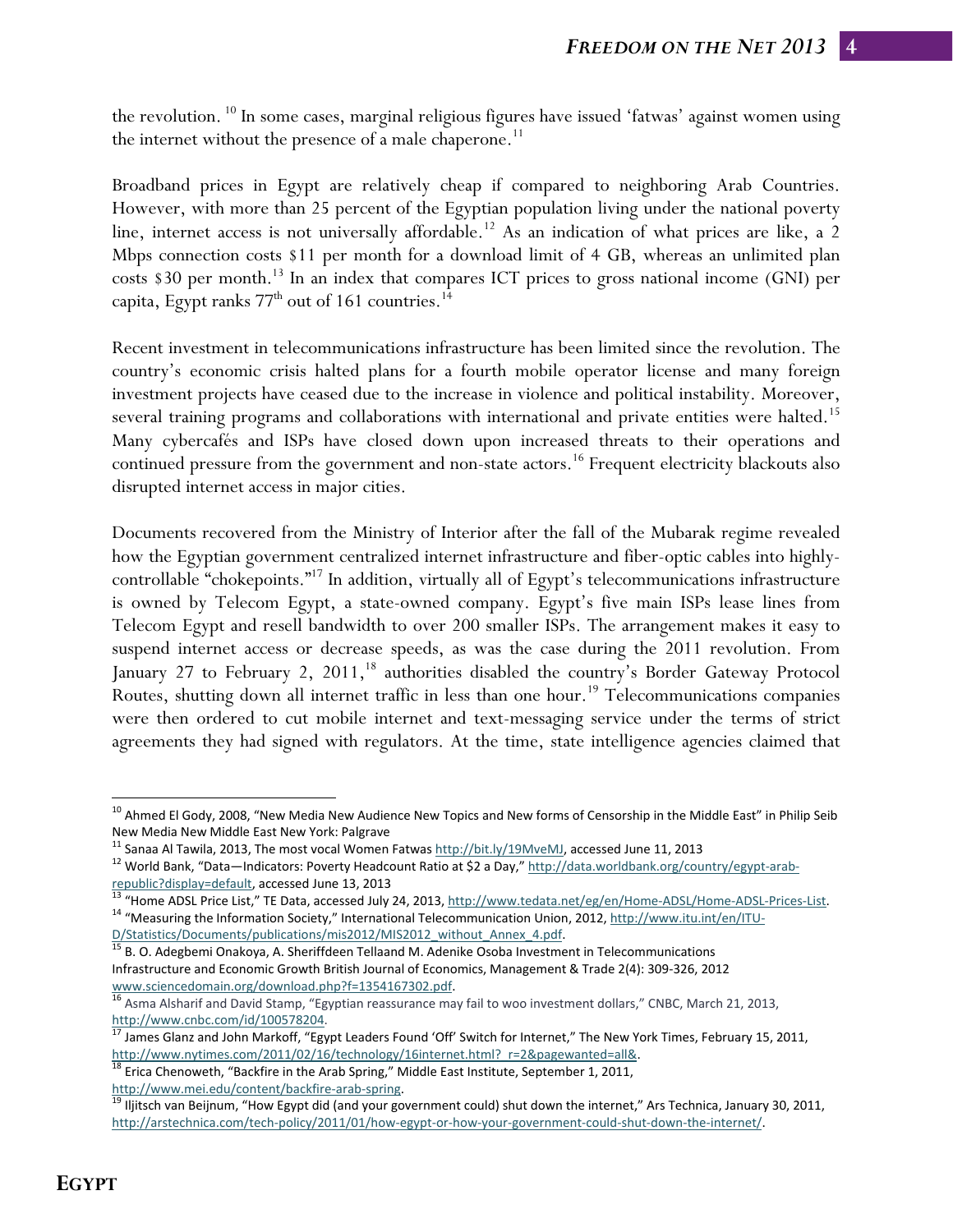"foreign intelligence [was] using communication technologies to plan terrorist actions."<sup>20</sup> Steps to limit bandwidth and temporarily cut off service in targeted areas were also taken by the interim SCAF administration and, more recently, under President Morsi.

Mobile users and activists have complained of throttled internet speeds in areas of protests, most likely due to government efforts to limit their ability to organize and document police brutality.<sup>21</sup> In November and December 2012, during demonstrations outside the president's office and clashes on Mohamed Mahmoud Street, users reported the temporary cutting off of Voice over Internet Protocol (VoIP) applications and mobile internet access more generally. A more widespread disruption to connectivity occurred in March 2013 during heightened protests against President Morsi and the Muslim Brotherhood. However, Egypt's National Telecommunications Regulatory Authority clarified that the disruption was due to a cut in an undersea cable that also affected internet speeds across the region.<sup>22</sup> The poor legal and regulatory environment has led to several campaigns calling for a boycott of government-linked  $ISPs<sup>23</sup>$  and for the establishment of an independent entity to monitor the ICT sector. $^{24}$ 

Mobile service providers and ISPs are regulated by the National Telecommunication Regulatory Authority (NTRA) and governed by the 2003 Telecommunication Regulation Law. The NTRA's board is chaired by the ICT minister and includes representatives from the defense, finance, and interior ministries; the state security council; the presidency; workers' unions; as well as public figures, experts, and other military figures.<sup>25</sup> Officially, the NTRA is responsible for regulating the telecommunications industry<sup>26</sup> and furthering ICT development through projects like the "eMisr" National Broadband Plan outlined in late  $2011<sup>27</sup>$  The NTRA also conducts analysis of the telecommunication market and publishes research to encourage investment. However, there have been some reports revealing the NTRA's ties to online control and surveillance activities. Through its control of the mobile subscriber database, it has been accused of monitoring mobile and social media applications, such as WhatsApp.<sup>28</sup>

<sup>&</sup>lt;sup>20</sup> Ameera Fouad, "Saying no to mobile phones," Al-Ahram Weekly Online, Issue No. 1083, February 2-8, 2012, http://weekly.ahram.org.eg/2012/1083/eg402.htm.<br><sup>21</sup> Al Wafd, "Cairo Police Chief: No power cutoff in Tahrir Square" 24 November 2012 http://www.alwafd.org/اخب

التحــــــــــرير-عن-الاتصــــــالات-قطــع-ينفـــــــى-القــاهرة-مـدير أمن-311559/محليـــة-10/رنقـــــارير 22<br>Ahmed El Bermawy "Urgent: Internet Cable major cutoff" Al Tahrir newspaper22 March 2013

http://tahrirnews.com/news/view.aspx?cdate=22032013&id=d0e2c3c4-cdf4-4d9b-a444-d438f00dcac8<br><sup>23</sup> Campaign for Fair Internet Use http://www.almstba.com/vb/t12717.html.<br><sup>24</sup> The People demand Fair Internet https://www.facebo

http://www.tra.gov.eg/english/DPages\_DPagesDetails.asp?ID=175&Menu=5. 26 "About Us: NTRA Board: NTRA Function & Role," National Telecommunication Regulatory Authority, accessed April 16, 2013,

http://www.tra.gov.eg/english/DPages\_DPagesDetails.asp?ID=176&Menu=5.<br><sup>27</sup> "eMisr National Broadband Plan," National Telecommunication Regulatory Authority,

http://www.tra.gov.eg/emisr/Presentations/Plan\_En.pdf.<br><sup>28</sup> Ahmed El Bermawy "NTRA deny monitoring social media and sms" Masress, January 20, 2013, http://masress.com/dostor/65762.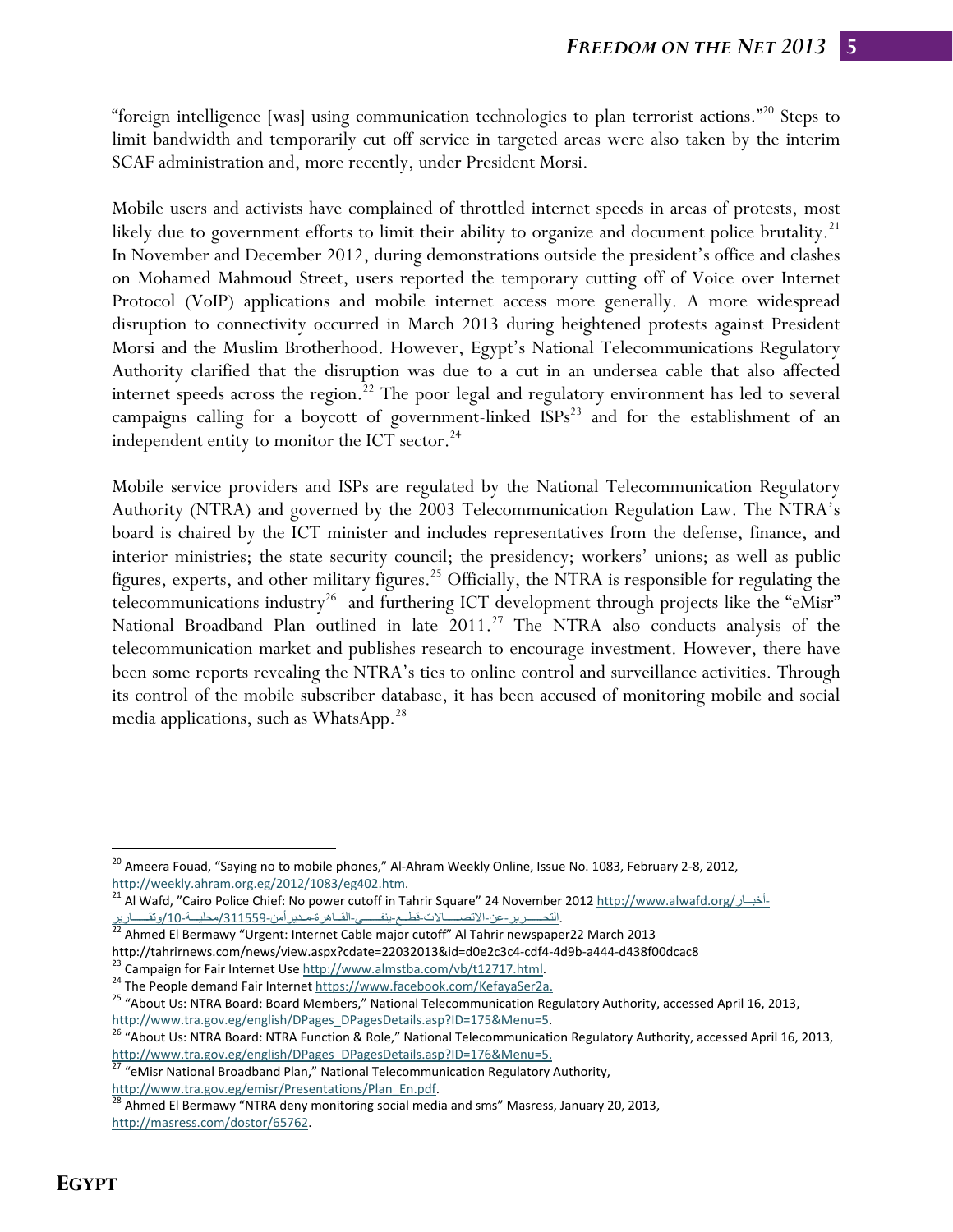## **LIMITS ON CONTENT**

While the Egyptian government does not block unfavorable or controversial websites, it does manage to place significant limits on online content through more nuanced means. There have also been contentious court decisions to block YouTube and pornography, though so far the MCIT has refused to implement these on the grounds that they are unfeasible. In the country's highlypolarized environment, Egypt's political parties and social movements vie for online supremacy. The heads of state media companies were replaced with sympathizers of the Muslim Brotherhood, who have also built their own formidable online media apparatuses to spread propaganda and rally supporters. Nonetheless, citizen journalism and social media activism have retained their importance in the country, where official statements by the presidency, the opposition, and the military are often made on Facebook before they are presented on traditional sources.

Web 2.0 tools such as YouTube, Facebook, Twitter and international blog-hosting services are freely available. VoIP services are largely available, even if it is technically illegal to make international calls from mobile networks under Article 72 of the Telecommunications Law, which forbids the "by-passing [of] international telephone calls by any means whatsoever."<sup>29</sup> Thus, VoIP calls through services such as Skype and Viber can only officially be placed over fixed-line or Wi-Fi networks, not through  $3G<sup>30</sup>$  However, as mentioned above, VoIP tools are often temporarily blocked or rendered inaccessible through the throttling of bandwidth.

Egypt's courts have made a number of high-profile rulings to block online content. In late 2012, Egypt's prosecutor-general ordered government ministries to implement a 2009 ban on pornographic websites. While no action has yet been taken, its feasibility was reportedly debated at the MCIT. The cost of implementing such a ban is estimated at around EGP 25 million (\$4 million), a hefty figure when considering the country's economic woes.<sup>31</sup> Several civil society organizations have criticized the court decision, stating that the banning of content for cultural or religious grounds could eventually lead to increased censorship. Nevertheless, several ISPs have already implemented the court decision on a voluntarily basis, offering a "safe internet service" to subscribers.

Another controversial court decision involved the banning of YouTube for a month in retaliation to the site hosting the offensive "Innocence of Muslims" video clip.<sup>32</sup> The February 9, 2013 order was not implemented by the MCIT, which claimed the block would be too expensive and did not fall under the ministry's legal authority. Appeals were filed by both the ministry and the Association for Freedom of Thought and Expression in Egypt, a local rights group.<sup>33</sup>

<sup>&</sup>lt;sup>29</sup> "Telecommunication Regulation Law, Law No. 10 of 2003," February 2003, Arab Republic of Egypt.<br><sup>30</sup> "Egypt banks VoIP services from operators such as Skype," BBC News, March 24, 2010,

http://news.bbc.co.uk/2/hi/technology/8585998.stm.<br><sup>31</sup> Ingy Hassieb, "Egypt moves to block access to pornography," LA Times, April 4, 2013,

http://www.latimes.com/news/world/worldnow/la-fg-wn-egypt-access-pornography-20130404,0,1516553.story.<br><sup>32</sup> Al Balad "Banning YOUTUBE for 30 days " http://albaladoman.com/?p=8446.<br><sup>33</sup> "Egypt telecoms authority says can't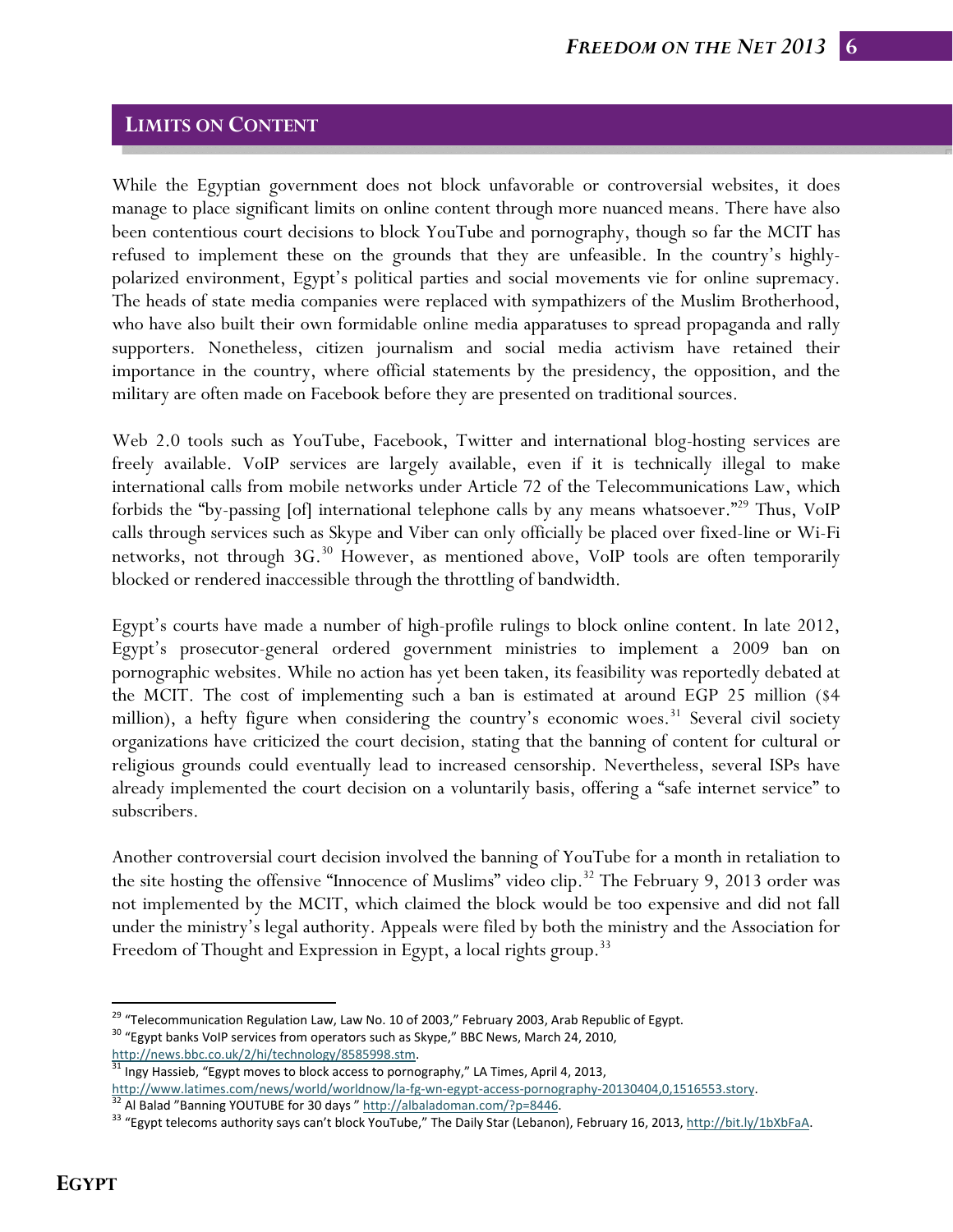While the courts have yet to force the blocking or deletion of these sites, users have taken up more informal tactics to force the deletion of social media accounts or groups that express views to which they are opposed. Facebook groups like "Ana Asf ya Rayes" have had their accounts suspended by Facebook users sympathetic to the Muslim Brotherhood, citing fabricated copyright or terms of use violations.<sup>34</sup> The group had also received threats after calling for protests against the Brotherhood's acquisition of power. $35$ 

In a separate tactic, online posts and comments are also censored by webmasters and page moderators. The editors of state media websites deliberately delete posts that are critical toward the government and actively drum up support for state policies. This echoes the degree of selfcensorship exercised in traditional media, where journalists employ a sense of caution when tackling subjects such as the presidency, the military, and Muslim-Christian relations. Nonetheless, the generation of online activists and bloggers that has grown from the January 25 revolution has become increasingly vociferous in their coverage of sensitive subjects.

As social media has exploded, so too have attempts by political parties, the military, and the government to communicate and often spread propaganda on their official Facebook and Twitter accounts. All emerging political parties, social movements, government offices, and military bodies have started to actively participate in online discussions on the state of the country.<sup>36</sup> The popularity of social media has also galvanized the spread of gossip and rumors, further polarizing the country's politics.

More unofficially, armies of micro-bloggers writing in English and Arabic have steered online discussions in favor of the Morsi government, <sup>37</sup> reportedly with control and even payment from the Muslim Brotherhood.38 Several pro-Muslim Brotherhood figures have been installed into leadership positions within the media and telecommunication industries, including Salah Abdel Maksoud, the former director of Morsi's presidential campaign who was later appointed Information Minister. Online media outlets have hinted at the mounting pressure they receive from the government,<sup>39</sup> the Muslim Brotherhood, Salafists, and their sympathetic groups to regulate content.40 In addition, Islamists have created a "Committee for the Promotion of Virtue and Prevention of Vice," modeled after their counterparts in Saudi Arabia, to monitor access to ICTs and ensure "moral" use of the internet, particularly at cybercafés.<sup>41</sup> A Facebook page linked to the

2013 Al Watan news http://www.elwatannews.com/news/details/146611.<br><sup>36</sup> "Internet in Eypt: from an Opposition avenue to a political playground," DW.de, March 21, 2012, http://dw.de/p/14N4s.<br><sup>37</sup> See for example: "Twitter http://wiki.aucegypt.edu/isqatalnizam/index.php/Twitter\_Discussion\_%26\_Trends. 38 Nady Atef "Youth of Egypt create their own website to Defend the brotherhood," El Gomaa, December 12, 2012,

http://www.elgomaa.com/article.php?id=82640, and Sshar Khamis et al. "Beyond Egypt's 'Facebook Revolution' and Syria's 'YouTube Uprising': Comparing Political Contexts, Actors and Communication Strategies," *Arab Media and Society*

<sup>&</sup>lt;sup>34</sup> El Fagr "The suspension of Ana Asf ya Rays and the Brotherhood" http://new.elfagr.org/Detail.aspx?nwsld=301412&secid=1&vid=2.

 $\frac{35}{35}$  Mohamed ashour "Our page is closed, we got threats of beat and dragging in the streets from the Brotherhood" 14 March

http://www.arabmediasociety.com/articles/downloads/20120407120519\_khamis\_gold\_vaughn.pdf, accessed 12 June 2013.<br><sup>39</sup> Revolution Youth "It is not safe to work as a journalist in Egypt under Brtherhood rule" http://bit.ly/G

Movement warns from journalism siege", Masrawy, http://bit.ly/1fDhUmA.<br>
<sup>41</sup> Katerina Nikolas, "Egypt unleashes Islamic morality police force," Digital Journal, March 3, 2013, http://bit.ly/1fX6NCu.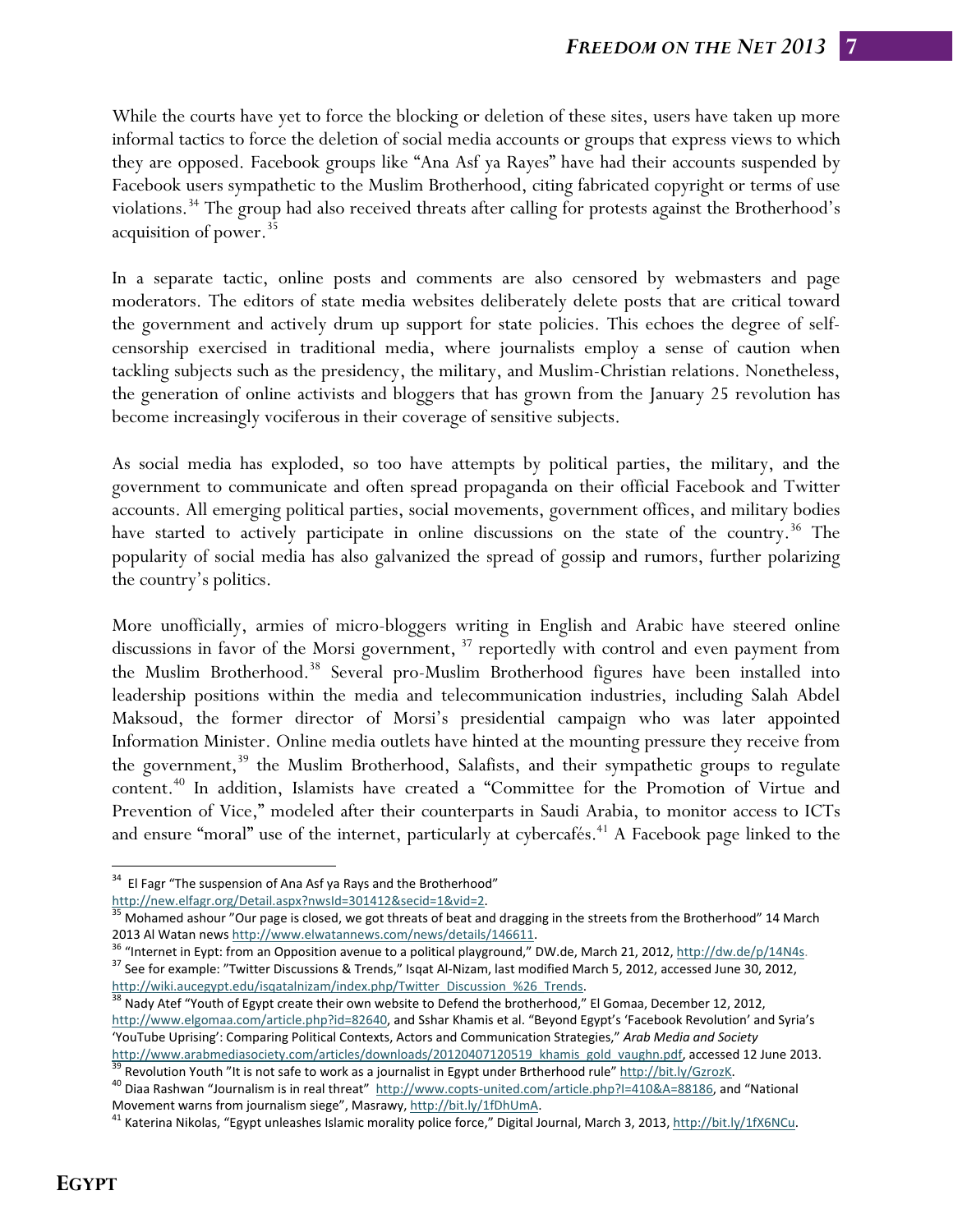committee was closed in July 2012 after its members claimed responsibility for the killing of a student in Suez.<sup>42</sup>

The Muslim Brotherhood's online strength was clear during the May-June 2012 presidential election. Users linked to the Brotherhood's Rassd News Network (RNN) provided live updates and published a Google spreadsheet of the election results before all ballots were counted.<sup>43</sup> Several entities accused the Muslim Brotherhood and Freedom and Justice Party (FJP) micro-bloggers of manipulating the election by pushing voters towards an acceptance of Morsi as the new president.<sup>44</sup>

After the elections, the FJP continued to invest in digital strategies to manipulate popular opinion.<sup>45</sup> RNN has grown from a Facebook page<sup>46</sup> to become one of the main online news portals in post-Mubarak Egypt. $47$  In addition, a leaked document from the office of the president revealed a policy in which news was first circulated to media outlets sympathetic to the Brotherhood.<sup>48</sup> Similar techniques were used by Morsi's predecessors.

Online news websites have begun to replace traditional news sources due to their immediate and interactive nature, and because they allow for audience participation and cover topics not tackled by the traditional media. Regionally, Egyptian online news outlets are some of the most visited websites in the Middle East, representing 45 percent of online news content from the Arab world.<sup>49</sup> Through state media and independent news outlets, Egyptians can access a variety of viewpoints from the different political and social groups of society.

Content from citizen journalism and blogs have even become the raw material for private and independent media. Egyptian bloggers collect and disseminate information about the arrests of activists and acts of torture by the government or non-state actors.<sup>50</sup> Bloggers such as Alaa Abdel Fattah, Wael Abbas, Ahmed Doma, and Asmaa Mahfouz have become media celebrities in recognition of their work. Numerous well-known figures who write under their real names continue to push the limits of freedom of expression online, even at great risk to their personal safety. $51$ 

 $^{42}$  "Facebook group shut down after members claim responsibility for Suez death," Egypt Independent, July 5, 2012, http://www.egyptindependent.com/news/facebook-group-shut-down-after-members-claim-responsibility-suez-death.<br><sup>43</sup> Anadol "Egypt cancels all Google services within days" http://www.aa.com.tr/ar/rss/132539<br><sup>44</sup> Omar Aysha "H

http://www.wamda.com/2012/06/how-egypt-is-discussing-the-presidential-elections-on-facebook-and-twitter.<br><sup>45</sup> See video "Amr Adibb exposes the network of electronic monitoring and commities of the Brotherhood," uploaded by

<sup>&</sup>quot;benetton zamalek," July 12, 2012, YouTube, http://www.youtube.com/watch?v=yjmxPNeV6xU.<br><sup>46</sup> The English language page for RNN can be found at https://www.facebook.com/RNN.World.<br><sup>47</sup> See http://www.rassd.com.<br><sup>48</sup> AlWata

http://www.elwatannews.com/news/details/148174.<br><sup>49</sup> Ahmed El Gody, Journalism in a Network: The Role of ICTs in Egyptian Newsrooms (Örebro: Örebro University Press, 2012).<br><sup>50</sup> Osama Diab, "New Egypt, new media," The Guar

http://www.guardian.co.uk/commentisfree/2011/mar/10/egypt-media-newspapers-mubarak-propaganda.<br><sup>51</sup> Khan, A. A (2012). "The Role Social of Media and Modern Technology in Arabs Spring". *Far East Journal Of Psychology & Business http://econpapers.repec.org/article/fejarticl/v\_3a7a\_3ay\_3a2012\_3ai\_3a4\_3ap\_3a56‐63.htm.*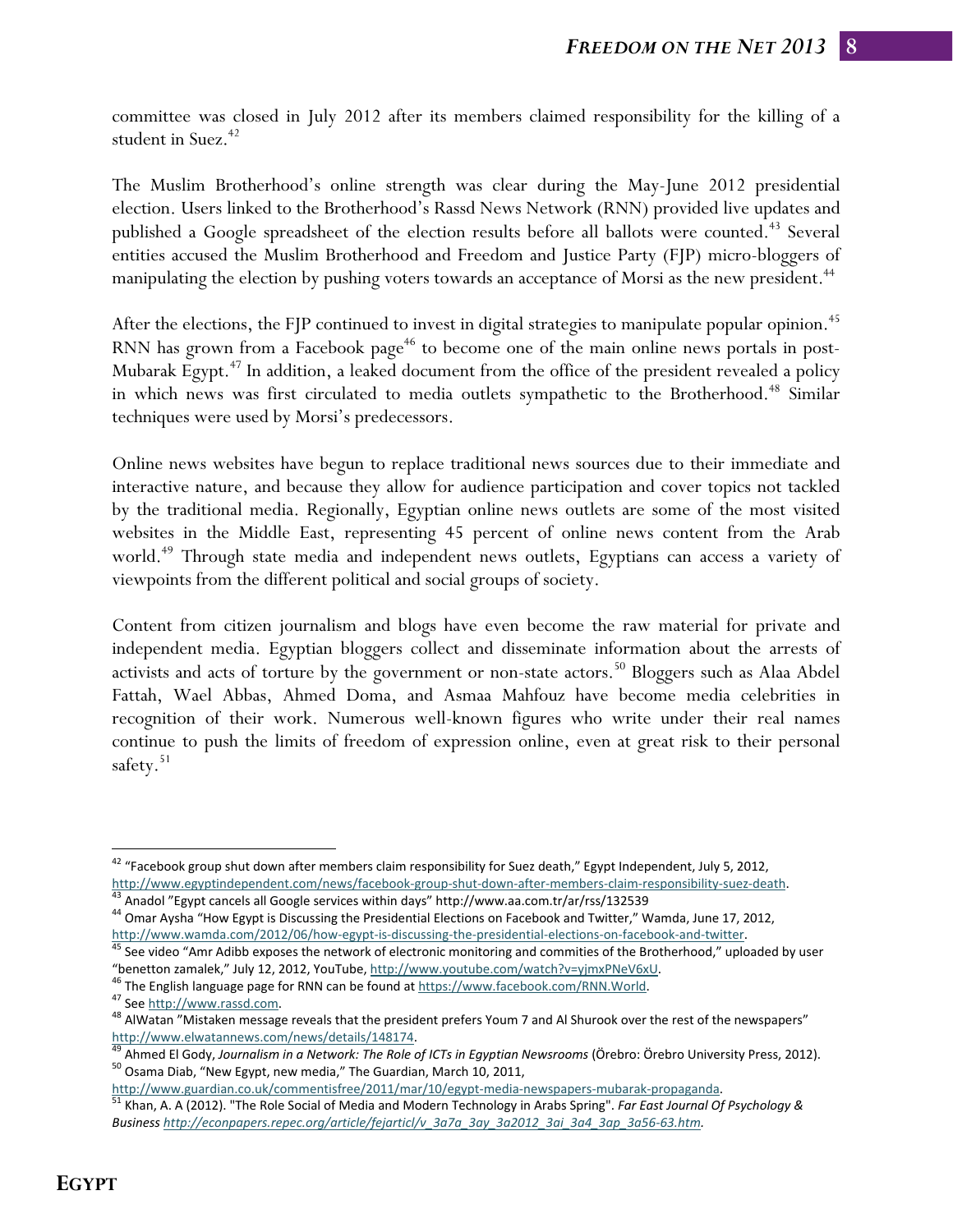Egyptian human rights groups and civil society organizations make extensive use of social media and blogs in order to document human rights violations and expose government hypocrisy. With over 11 million accounts,<sup>52</sup> Egyptians represent a quarter of all Facebook users in the Arab world.<sup>53</sup> Furthermore, groups like "The Egyptian Movement for Change" (*Kefaya*), the 6<sup>th</sup> of April Movement, and *Shayfenkom* ("We Can See You") have been successful in rallying for political causes through the use of social-networking sites.<sup>54</sup> The "No Military Trials for Civilians" campaign has been successful in garnering support, using Google Spreadsheets to chronicle hundreds of instances of arbitrary detention in military courts since the revolution.<sup>55</sup> Finally, the "Morsi Meter" website gained notoriety as it evaluated the first 100 days of President's Morsi's term of office and his lack of success in meeting a number of promises he made upon being elected.<sup>56</sup>

## **VIOLATIONS OF USER RIGHTS**

Violations against users continued to grow between May 2012 and April 2013, with several bloggers and activists threatened, beaten, harassed, and killed. The government prosecutes and intimidates users through the continued use of Mubarak-era laws to silence dissent.<sup>57</sup> The number of lawsuits related to insulting the office of the president skyrocketed in the first six months of President Morsi's term, eclipsing the total number of citizens that were convicted during former president Mubarak's entire 30 years in office.<sup>58</sup> In another trend, blasphemy charges continue to pose a threat in the post-Mubarak period, with several users arrested and charged for insulting religion. Most worryingly, the period from May 2012 through April 2013 has seen an increase in extralegal abductions and targeted killings, with several administrators of Facebook groups reportedly singled out and shot by snipers during protests. These actions are reflective overall of the deteriorating environment in Egypt, in which documented attacks on journalists have gone up tremendously since the January 2011 revolution, including three deaths and 42 cases of temporary detentions.59 In line with some observers' perceptions that the Muslim Brotherhood sought to transform existing state structures in an attempt to remain in power, senior officials in the office of President Morsi staged a high-profile meeting with Iran's spy chief, in which they reportedly sought Iranian assistance in developing new security and intelligence arms. The move was interpreted by some as an attempt to build surveillance capabilities directly under control of the president, thereby reducing institutional reliance on the military.

<sup>&</sup>lt;sup>52</sup> "Study: Egypt ranks 19<sup>th</sup> in Facebook users," July 31, 2012, http://www.egyptindependent.com/news/study-egypt-ranks-

<sup>19</sup>th-facebook-users.<br><sup>53</sup> "Egypt, the Biggest Facebook User Population in the Region," MCIT, November 28, 2012,

http://www.mcit.gov.eg/Media\_Center/Latest\_News/News/2491.<br><sup>54</sup> Naayem Saad Zaghloul, *Electronic Mass Communication in Egypt: Reality and Challenges* (Cairo: Egyptian Cabinet, Information and Decision Support Center, February 2010), 38.<br><sup>55</sup> See "No to Military Trials for Civilians," <u>http://en.nomiltrials.com/p/detainees-list.html</u>.<br><sup>56</sup> "Morsi Meter!" <u>http://www.morsimeter.com/en</u>.<br><sup>57</sup> Hanna

http://www.acus.org/viewpoint/freedom-criticize-under-attack-middle-east-and-north-africa.<br>
 <sup>58</sup> Nick Gjorvad, "The 'insult' of political criticism," Daily News Egypt, February 20, 2013,<br>
http://www.dailynewsegypt.com/20

https://www.dail/decriticitumsecritics-com/2013/the-insulter-political criticism<br>
2013, "Hundreds of journalists attacked in Egypt since revolution, study finds," FoxNews.com, May 30, 2013, http://www.foxnews.com/world/2013/05/30/hundreds-journalists-attacked-in-egypt-since-revolution-study-finds/.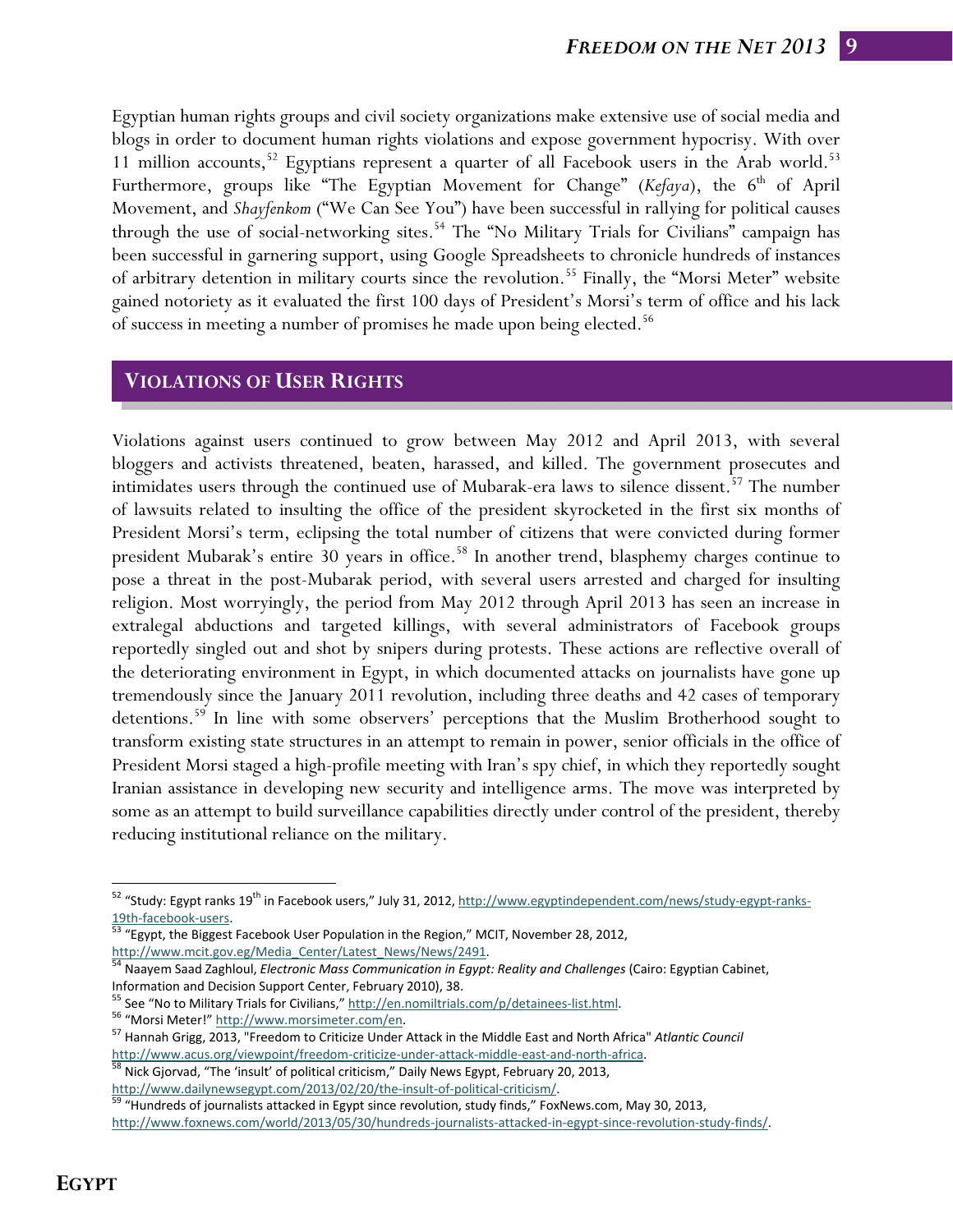Although President Morsi and the Muslim Brotherhood-led government pay tribute to concepts such as free speech and freedom of the press in their rhetoric, the reality has proven otherwise. While freedom of expression and religion are guaranteed by the Egyptian constitution, it is forbidden to insult religion or religious prophets. Similarly, media freedom is guaranteed, though the press must respect individuals' privacy, the essential elements of state and society, and the requirements of national security. Censorship is officially forbidden except for times of war or "public mobilization." The constitution also grants the right to privacy and states that no telecommunications activity can be intercepted or inspected without a court order. $60$ 

Local civil rights advocates have argued that any new constitutional rights are inexistent in practice, due to the continued presence of restrictive laws such as the Press Law, the Law on the Protection of the Nation and Citizens, the Law on Security of National Unity, the Publications Laws, the Telecommunications Law, and the Emergency Law. While the emergency law was not renewed on May 31, 2012, the president retains broad powers to confiscate, suspend or shutdown all means of communication during emergencies.

A series of actions by President Morsi have weakened the independence of the judiciary, leading to the harsh application of existing laws against political opponents of Morsi.<sup>61</sup> In November 2012, President Morsi established a special court and prosecution office for crimes such as insulting state authorities, destroying public property, blocking transportation flows, as well as "press crimes, intimidation and terrorizing.<sup> $n62$ </sup> At the same time, Morsi published a constitutional declaration which prohibited the judiciary from challenging his authority or appealing his decrees. Morsi also contravened existing laws by dismissing the public prosecutor before his term had ended.<sup>63</sup>

The new prosecutor has been blasted by local civil society organizations for consistently and disproportionately targeting liberal activists, members of Egypt's independent media, and online users who criticize the president.<sup>64</sup> A case was launched against video blogger Ahmed Anwar in March 2013 over a satirical video he uploaded one year previously, in which he made fun of the police.<sup>65</sup> He was charged with insulting the Ministry of Interior, "abuse of the internet," and provocation, liable to a fine ranging from 20,000 to 100,000 Egyptian pounds (\$2,900 to \$14,000)

 $\overline{a}$  $60$  "The 2012 Constitution of Egypt, Translated by Nivien Saleh, with Index," Nivien Saleh, Accessed April 17, 2013,

http://niviensaleh.info/constitution‐egypt‐2012‐translation/. <sup>61</sup> David D. Kirkpatrick, "Block to Transition as Court Dissolves Egypt's Parliament," *New York Times*, June 14, 2012, available at http://www.nytimes.com/2012/06/15/world/middleeast/new-political-showdown-in-egypt-as-court-invalidates-

parliament.html?pagewanted=all.<br>
<sup>62</sup> "Egypt: Morsy Decree Undermines Rules of Law," Human Rights Watch, November 26, 2012,

http://www.hrw.org/news/2012/11/26/egypt-morsy-decree-undermines-rule-law.<br><sup>63</sup> "Egypt's judges call for national strike over Mursi decree," BBC News, November 24, 2012,

http://www.bbc.co.uk/news/world-middle-east-20476693.<br><sup>64</sup> "Egypt's top judicial body urges prosecutor to quit," Reuters, April 7, 2013, <u>http://www.reuters.com/article/2013/04/07/us-</u> egypt-prosecutor-idUSBRE93605S20130407.<br>
<sup>65</sup> Brian Dooley, "Dancing Cops' Video Blogger Says Freedom of Expression Under Attack in Egypt," Huffington Post, May 15,

<sup>2013,</sup> http://www.huffingtonpost.com/brian-dooley/dancing-cops-video-blogge\_b\_3280569.html.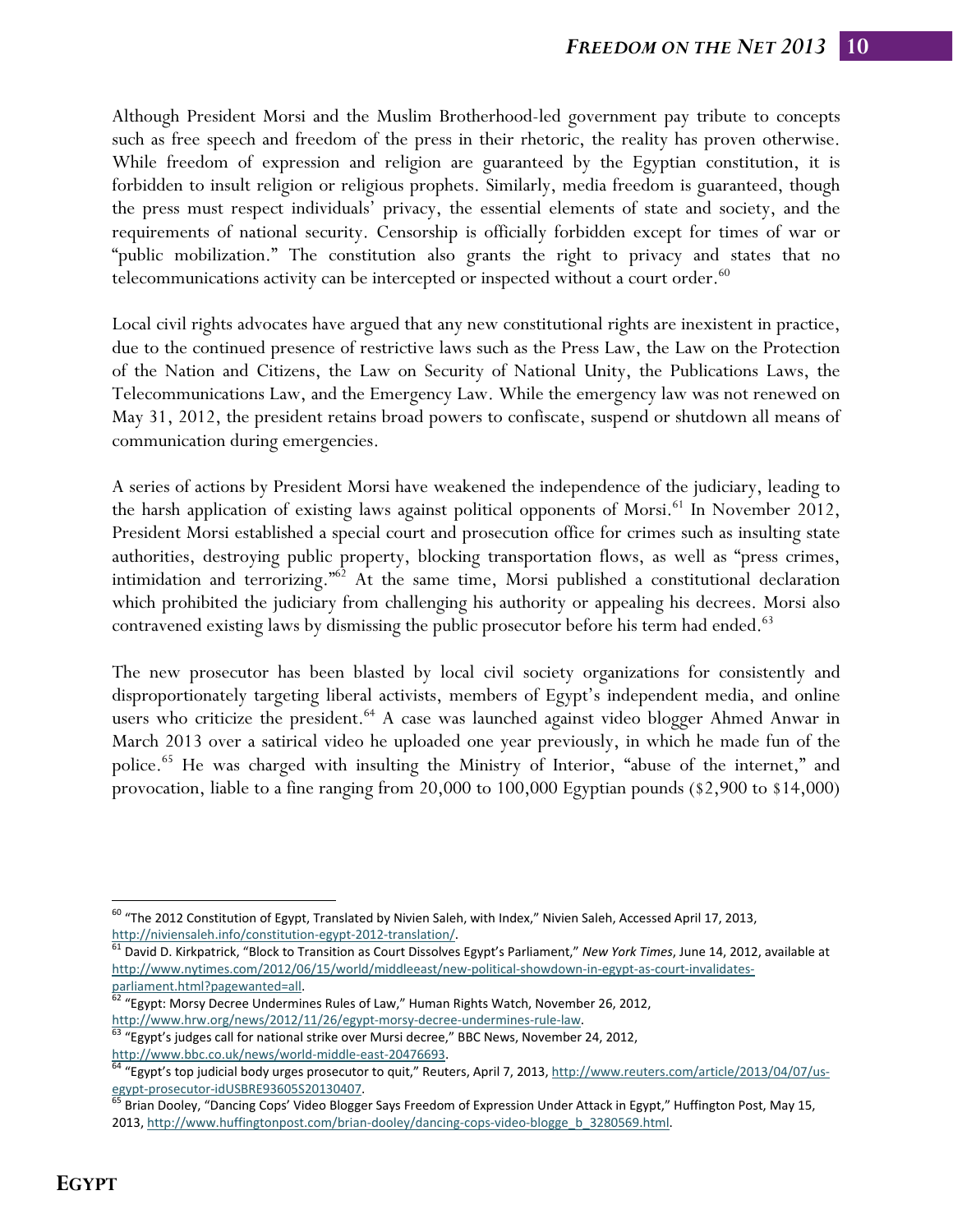and possible imprisonment.<sup>66</sup> Local rights groups highlighted the case as yet another example of the government's attempts to silence its critics.67

In total, 24 cases and complaints of "insulting the president" have been filed in the first 6 months of Morsi's time in office, compared to only 4 cases during former president Mubarak's 30 years in power. Three of these cases were filed directly by the office of the Egyptian president. Bloggers, human rights defenders, members of civil society organizations, and journalists have been summoned by the public prosecutor and investigated under special courts of the state security apparatus, rather than the normal judiciary,  $68$  in contravention of Article 198 of the new constitution.69

As mentioned previously, several of Egypt's high-profile political activists also maintain a social media presence to interact with followers, document human rights violations, and mobilize protests. In many cases, their online activities have been key in building a local following and, conversely, in bringing unwanted attention from the police and security forces. Among many examples, veteran blogger and human rights activist Alaa Abd al-Fattah was arrested in March 2013 on charges of "provoking violence," related to clashes between government protestors and Muslim Brotherhood supporters outside the organization's headquarters in Moqattam.<sup>70</sup> It was reported by several outlets that Abd El Fattah was detained over a Twitter post by a user under the name "Princess Joumana" in which he was mentioned, sparking concerns from the government that the blogger was collaborating with Gulf Arab monarchs against the Brotherhood.71 In July 2013, he was acquitted of all charges.72

On April 30, 2013, state prosecutors in the northern city of Tanta detained popular blogger and activist Ahmed Douma on charges of insulting the president and disseminating false news.<sup>73</sup> One month later, he was sentenced to six months in prison for calling President Morsi a murderer and a criminal.74 He was eventually released on July 6, though he remains on trial for inciting violence during the March 2013 protests outside of the Muslim Brotherhood's headquarters.<sup>75</sup>

<sup>&</sup>lt;sup>66</sup> Ahmed Aboul Enein, "Blogger faces trial for mocking interior ministry," Daily News Egypt, April 7, 2013, http://www.dailynewsegypt.com/2013/04/07/blogger-faces-trial-for-mocking-interior-ministry/.

 $\frac{67}{67}$  Joint Statement Blogger Ahmed Anwar to be tried for insulting Minister of Interior New evidence of government's hostility towards freedom of expression," The Arabic Network for Human Rights Information, April 7, 2013,

http://www.anhri.net/en/?p=12131.<br><sup>68</sup> "Increasing crackdown on fundamental freedoms," International Federation for Human Rights (FIDH), April 3, 2013,

http://www.fidh.org/Increasing-crackdown-on-fundamental-freedoms-13119.<br>
<sup>69</sup> "The 2012 Constitution of Egypt, Translated by Nivien Saleh, with Index," Nivien Saleh, Accessed April 17, 2013, http://niviensaleh.info/constitution-egypt-2012-translation/#art-198.<br><sup>70</sup> Aswat Masrya "Update: Egypt prosecutor orders activists arrested," Aswat Masriya, 25 March 2013

http://en.aswatmasriya.com/news/view.aspx?id=b6f07087-3b9f-4e8b-8fe8-20e5378e329d.<br><sup>71</sup> Jillian C. York, "Egypt's Key Bloggers Face Absurd Legal Charges, Harassment," Electronic Frontier Foundation, April 2, 2013,<br>https://

 $\frac{1}{72}$  "Court acquits 12 activists in march violence at Brotherhood HQ," Egypt Independent, July 7, 2013,

http://www.egyptindependent.com/news/breaking-prosecutor-orders-release-activist-alaa-abdel-fattah.<br>
<sup>73</sup> "Egyptian activist Ahmed Douma detained for insulting president," Ahram Online, April 30, 2013, http://bit.ly/11BZEO

http://www.reuters.com/article/2013/07/06/us-egypt-blogger-idUSBRE96506A20130706.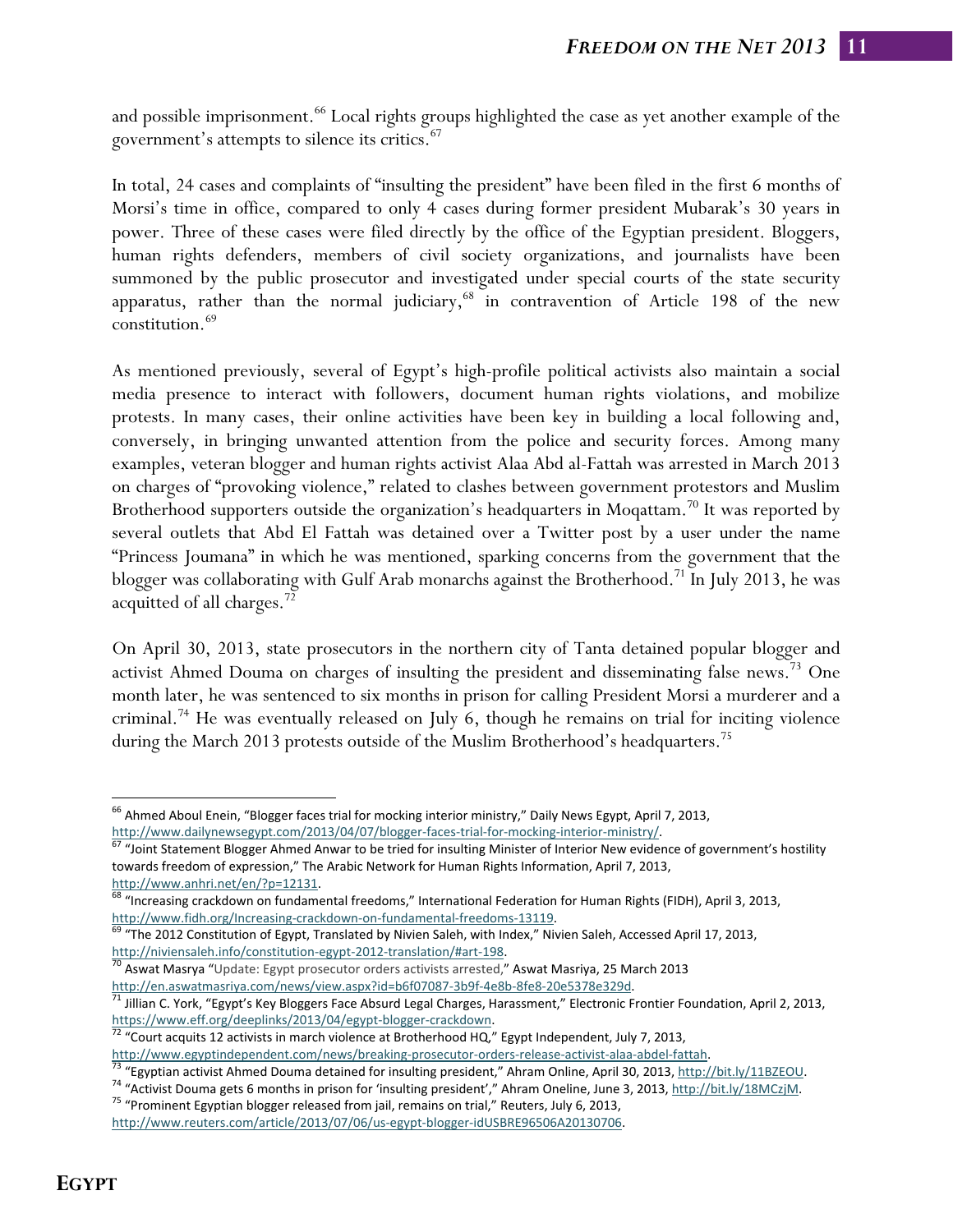The fall of the Mubarak regime has also resulted in a greater openness to prosecute citizens for religious-based offenses, particularly as Islamist parties have gained in popularity and prominence amid the state apparatus. In July 2012, Beshoy Kamel was sentenced to six years in jail for allegedly insulting religion, President Morsi, and a Salafist man's family over Facebook.<sup>76</sup> Kamel, a Christian teacher in the central Egyptian city of Sohag, had previously posted a warning on his Facebook page that his account had been hacked. Nonetheless, Mostafa Safwat, a local Salafist, filed a complaint after receiving a private message from Kamel's account in which his family was allegedly insulted. Kamel's conviction was upheld in September 2012.<sup>77</sup>

Ahmed Saber, a computer science graduate and online activist, was sentenced to three years imprisonment for "defamation of religion" on December 12, 2012.<sup>78</sup> Saber was arrested on September 13 after an angry mob had showed up at his house and accused him of posting the "Innocence of Muslims" video which mocks the Prophet Mohammed. After Saber alerted the police to protect him, he was instead detained and had his personal belongings confiscated without a warrant.<sup>79</sup> While investigators found no evidence that he had posted the video, he was prosecuted for a video found at his home in which he is seen questioning the value of organized religion.<sup>80</sup> Prosecutors also charged Saber, an atheist who comes from a Christian family, with fomenting religious discord through the publication of writings, images, and videos to social networks, such as his Facebook page "Egyptian Atheists."<sup>81</sup>

In a largely symbolic gesture, seven Egyptian citizens of the Coptic faith were sentenced to death in absentia for their role in the making of the "Innocence of Muslims" video. The sentence was passed on November 28, 2012, two months after massive protests outside of the American Embassy. Thousands of Egyptians had marched on the embassy in Cairo in anger over the short, offensive video, climbing the walls and replacing the American flag with a black flag containing the words, "There is only one God but God and Mohammed is His messenger.<sup>82</sup> All seven of those convicted were living outside of the country.<sup>83</sup>

In addition, Gamal Abdou Massoud remains in jail after being sentenced in April 2012 to three years in jail for posting cartoons to his Facebook page that allegedly insulted Islam and the Prophet Mohammed. Massoud, a Coptic Christian from the central city of Assiut, was 17 years old at the

<sup>&</sup>lt;sup>76</sup> Ben Hubbard and Mayy El Sheikh, "Islamists Press Blasphemy Cases in a New Egypt," The New York Times, June 18, 2013, http://www.nytimes.com/2013/06/19/world/middleeast/islamists‐press‐blasphemy‐cases‐in‐a‐new‐

egypt.html?pagewanted=all.<br><sup>77</sup> Kristen Chick, "Egypt pursues blasphemy cases as Morsi defends ban at UN," The Christian Science Monitor, September 27,

<sup>2012,</sup> http://bit.ly/TIvcU5.<br><sup>78</sup> "Egypt: 'Outrages' guilty verdict in blasphemy case an assault on free expression," Amnesty International, December 12,

<sup>2012,</sup> http://www.amnesty.org/en/news/egypt-outrageous-guilty-verdict-blasphemy-case-assault-free-expression-2012-12-12.<br><sup>79</sup> Kristen Chick, "'Insulting religion': Blasphemy sentence in Egypt sends a chill," The Christian S 2012, http://www.csmonitor.com/World/Middle-East/2012/1212/Insulting-religion-Blasphemy-sentence-in-Egypt-sends-a-chill.<br><sup>80</sup> Kristen Chick, "Egypt pursues blasphemy cases as Morsi defends ban at UN," The Christian Scienc

http://www.egyptindependent.com/news/blogger-put-trial-insulting-religion.<br><sup>82</sup> "US envoy dies in Benghazi consulate attack," Al Jazeera English, September 12, 2012,

http://www.aljazeera.com/news/middleeast/2012/09/20129112108737726.html.<br><sup>83</sup> Jackey Fortin, "Egypt Sentences Christians to Death for Insulting Islam, Charges US Pastor Terry Jones," International Business Times, November 28, 2012, http://bit.ly/V1cS5b.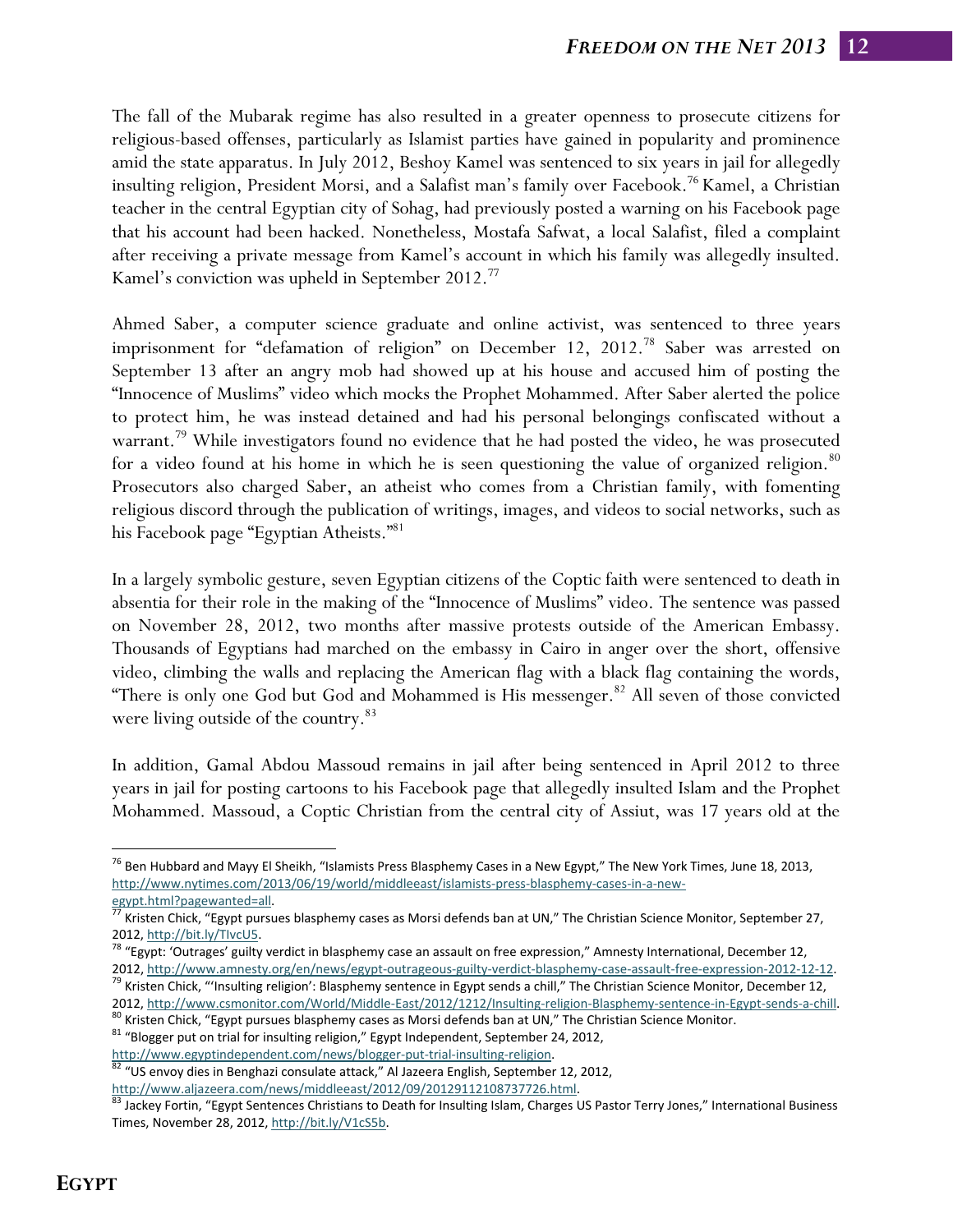time. The posting of the cartoons led to attacks by groups of Muslims against Christians, who also saw their homes torched.<sup>84</sup>

There were also numerous cases in which prominent activists, well-known for their online activities, were detained for suspicious or weak charges related to their offline activities. Human rights defender Hassan Mustafa was sentenced to two years imprisonment in March 2013 on charges of allegedly assaulting a member of the Alexandria Prosecution Office.<sup>85</sup> Mustafa is an activist and campaigner who was heavily involved in the rights movement "Hashd" and the online campaign "We Are All Khaled Said." Later in March, Mahinour al-Masry and 12 other activists were arrested on charges related to the storming of the Raml Police Station in Alexandria. Mahinour al-Masry is a well-known human rights defender and a contributor to the news website Ahram Online. Clashes had broken out earlier between activists from the Freedom and Justice Party (FJP) and the *al-Dostour* (Constitutional) party, after an FJP member objected to being filmed by activists from the latter party. That same day, photographer Sameh Mashali, a youth activist known for documenting protests, was arrested. Protestors at the scene claimed that Brotherhood members had captured Mashali and beaten him before handing him over to the police.<sup>86</sup>

Extralegal violence by police authorities in Egypt has become commonplace, with reports of officers using excessive force against demonstrators and seeking vigilante justice for attacks on their colleagues with no respect for the rule of law.<sup>87</sup> In the first six months of President Morsi's term, there have been 11 documented cases of targeted abductions and instances of torture reported by the Al-Nadeem Center for Rehabilitation of Victims and Violence.<sup>88</sup> Rights groups have complained that public prosecutors refuse to investigate these abductions and arbitrary detentions.<sup>89</sup> Countless activists have also been targeted and tortured by thugs affiliated to the Muslim Brotherhood or its political arm, the Freedom and Justice Party (FJP).<sup>90</sup> Reports indicate the Brotherhood has created its own parallel security apparatuses to monitor online dissidents, target specific activists at protests, and attempt to force confessions from individuals held captive in their hidden torture chambers.<sup>91</sup> Several key figures in the FJP stated that they hold "recordings" of opposition figures and have "records" of online dissidents.

<sup>&</sup>lt;sup>84</sup> Ahmed Tolba and Mohamed Abdellah, "Egypt jails Christian student to three years in jail for insulting Islam," Reuters, April 4, 2012, http://blogs.reuters.com/faithworld/2012/04/04/egypt-jails-christian-student-to-three-years-in-jail-for-insulting-islam/.<br><sup>85</sup> El Nadeem, 2013, Egypt: Human rights defender Mr Hassan Mustafa sentenced to two years im

https://www.facebook.com/notes/el‐nadeem/egypt‐human‐rights‐defender‐mr‐hassan‐mustafa‐sentenced‐to‐two‐years‐ imprisonmen/10151564974389365.<br><sup>86</sup> Sara Abou Bakr, "Targeting Activists in the Ikhawni state," Daily News Egypt, March 30, 2013,

http://www.dailynewsegypt.com/2013/03/30/targeting-activists-in-the-ikhawni-state/.<br><sup>87</sup> "State crimes remained unpunished: the Interior Ministry is above the law and the Prosecution is missing in action," Egyptian Initiative for Personal Rights, January 22, 2013, http://eipr.org/en/report/2013/01/22/1602.<br>
 <sup>88</sup> Mai Shams El-Din, "Violence against activists becomes more systematic, observers say," Egypt Independent, March 11, 2013,

http://www.egyptindependent.com/news/violence-against-activists-becomes-more-systematic-observers-say.<br><sup>89</sup> Mai Shams El-Din, "No to Military Trials slams state thuggery," August 7, 2012, http://www.egyptindependent.com/ne

military-trials-slams-state-thuggery.<br><sup>90</sup> Mohamed El-Garhi, "Al-Masry Al-Youm goes inside the Brotherhood torture chambers," December 7, 2012,

http://www.egyptindependent.com/news/al-masry-al-youm-goes-inside-brotherhood-s-torture-chambers. 91 Yasser Abdel Aziz "Muslim Brotherhood seeks to Control Egyptian Media" http://www.al-

monitor.com/pulse/iw/contents/articles/politics/2012/11/muslim‐brotherhood‐dream‐tv.html.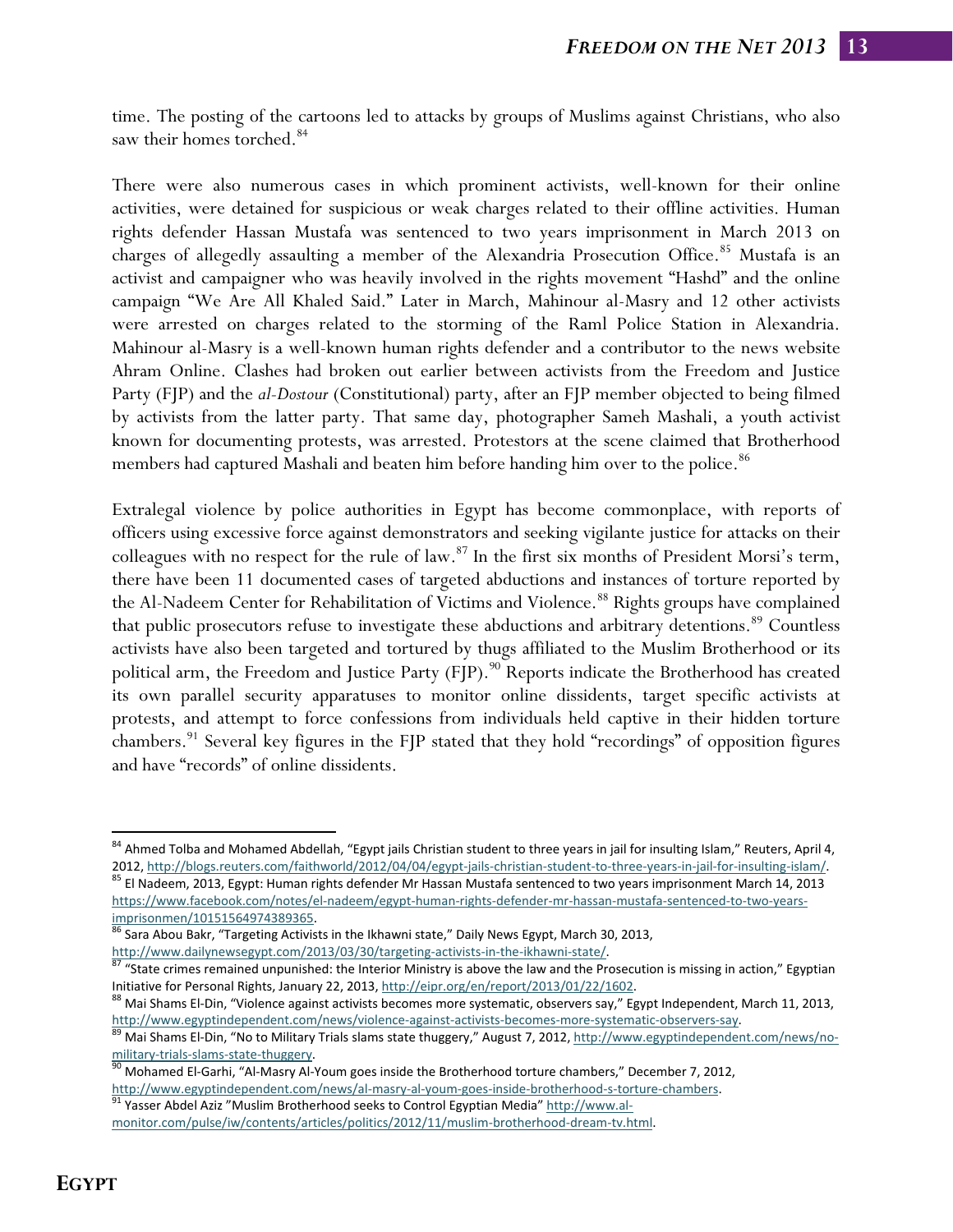Gaber Salah, known as "Jika," was shot dead by police during demonstrations on Mohamed Mahmoud Street in November 2012.<sup>92</sup> Salah, a 17-year-old online activist and member of the 6<sup>th</sup> of April Movement,<sup>93</sup> was the administrator of a Facebook group called, "Together Against the Brotherhood." Similarly, Mohamed Hussein Korani ("Christie"), the administrator of the "Ikhwan are liars" page on Facebook, was assassinated in demonstrations in front of the Presidential palace in February 2013.<sup>94</sup> Several activists claimed that Christie was targeted by pro-government militias who posted on their Facebook status that they will take revenge against liberals calling for a change in the new government. Mohamed al-Gendy, an activist from the Popular Current movement that also administered an anti-Brotherhood Facebook group, was killed on February  $4<sup>th</sup>$ , 2013. It is widely rumored that al-Gendy died in prison after being tortured by state authorities.<sup>95</sup>

In Mahalla, a city in the northern Gharbiya Governorate, Mohamed al-Masry reported that he was kidnapped, beaten, and stabbed by six perpetrators in early March 2013 during an ordeal that lasted one day. Al-Masry is the administrator of the Facebook page "Generation of Change." Mohamed Hassanein, the administrator of "The official page of the union of revolutionary groups" on Facebook, was abducted and beaten by unidentified assailants that month as well. The body of activist Sherif El Serafy was found dead on the Cairo Ismailia highway after being kidnapped on his way to Tahrir square.<sup>96</sup> El Serafy belonged to a youth group calling itself Black Bloc Egypt, which was highly active online in criticizing the Muslim Brotherhood and staging protests.<sup>97</sup> Eight members were detained for 45 days in April 2013 for "spreading terrorism and banned ideas online, possessing firearms, using violence against public servants, and burning down Muslim Brotherhood buildings."<sup>98</sup> Human rights lawyers and researchers have claimed that these lowprofile activists were targeted by police as part of a wider campaign to intimidate youth activists while avoiding high-profile news coverage.<sup>99</sup>

Numerous other activists and citizen journalists have been beaten or killed while participating in or filming demonstrations. Photographer Mohamed Nabil suffered a broken leg for documenting a protest outside the Muslim Brotherhood headquarters.<sup>100</sup> A video of a veiled woman being slapped to the ground during the protest went viral on YouTube and led to widespread news coverage.<sup>101</sup>

<sup>&</sup>lt;sup>92</sup> Middle East News Agency "More protestors in Gika's funeral" http://www.almasryalyoum.com/node/1268581.<br>
<sup>93</sup> Sara Abou Bakr, "Jika pronounced dead," Daily News Egypt, November 26, 2012,

http://www.dailynewsegypt.com/2012/11/26/jika-pronounced-dead/.<br><sup>94</sup> Heba Abdel Sattar "The assassination of Kristi is intentional and authorities are covering the reasons" 7 February 2013

http://gate.ahram.org.eg/News/305728.aspx.<br><sup>95</sup> "Popular Current member dies in hospital after being 'tortured'," Egypt Independent, February 4, 2013,

http://www.egyptindependent.com/news/popular-current-member-dies-hospital-after-being-tortured.<br><sup>96</sup> H Yalla Share "Activist Sherif El Serafy body was found dead" *Yalla Share* http://www.yallashare.com/politicals/2011-11-

<sup>12-03-33/12091----</sup>q-q-----.html.<br><sup>97</sup> Jared Malsin, "Egypt's Black Bloc – an exclusive interview," Vice, February 2013, http://www.vice.com/read/we-met-some-

members-of-egypts-black-bloc.<br><sup>98</sup> Zeinab El Guindy, "Meet the Black Bloc: Egypt's most talked about radical opposition group," Ahram Online, June 13, 2013, http://english.ahram.org.eg/NewsContent/1/151/73889/Egypt/Features/Meet-the-Black-Bloc-Egypts-most-talked-about-

<sup>&</sup>lt;u>radic.aspx</u>.<br><sup>99</sup> Mai Shams El-Din, "Violence against activists becomes more systematic, observers say," Egypt Independent, March 11, 2013,

http://www.egyptindependent.com/news/violence-against-activists-becomes-more-systematic-observers-say.<br><sup>100</sup> Mohamad Adam, "Brotherhood headquarters proves to be dangerous territory for protestors," Egypt Independent, Marc 21, 2013, http://www.egyptindependent.com/news/brotherhood-headquarters-proves-be-dangerous-territory-protesters.<br>
<sup>101</sup> A version of the video can be found at http://www.youtube.com/watch?v=x-SRrP-x5LA.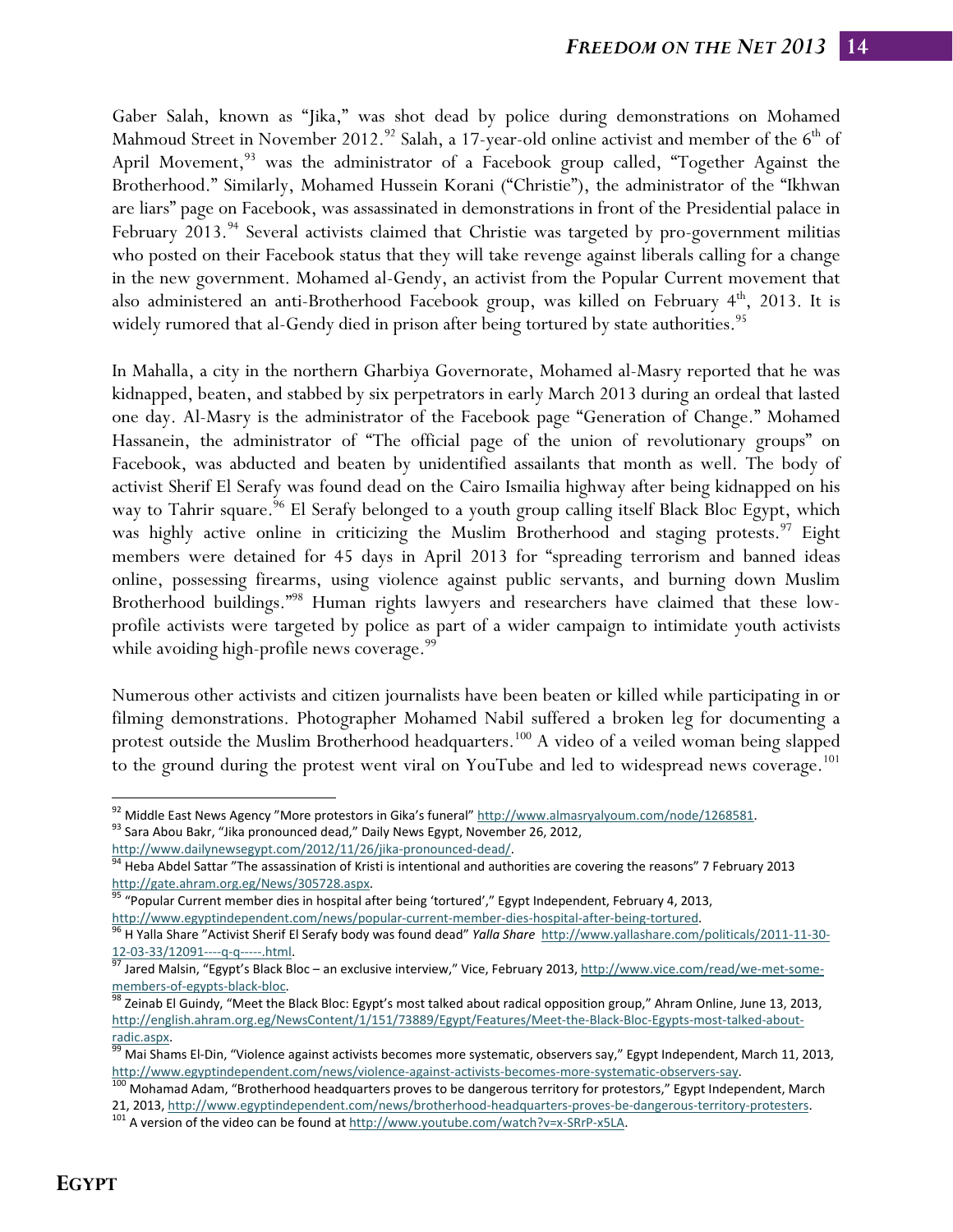The woman, Mervat Moussa, is a member of former presidential candidate Hamdeen Sabbahi's Popular Current movement.<sup>102</sup>

Restrictions on anonymity and the use of encryption devices make it easier for these activists to be monitored and singled out by the authorities. Under Article 64 of the 2003 Telecommunications Law, the use of encryption devices is prohibited without the written consent of the NTRA, the military, and national security authorities.<sup>103</sup> In addition, cybercafé customers must provide their names, e-mail addresses, and mobile numbers to receive a personal identification number (PIN) to access the internet. Further, the Telecommunications Law allows the offices of the Presidency, Security, Intelligence, and the Administrative Control Authority to obtain citizens' online information without prior consent for cases that concern national security. In 2013, disputes between the military and the presidency, controlled by the Muslim Brotherhood, led to a politicization of intelligence sharing.

In December 2013, high-level intelligence officials from Egypt and Iran reportedly met in Cairo to discuss the development of new Egyptian surveillance and security capabilities similar to Iran's Islamic Revolutionary Guard Corps (IRGC).<sup>104</sup> The meeting took place between Essam al-Haddad, an advisor to President Morsi, and Qassem Soleimani, Commander of the IRGC Quds Force responsible for external clandestine operations. Observers noted that Egypt's Muslim Brotherhood may have been looking to the IRGC as an example to follow; the IRGC was created in the wake of the 1979 Islamic Revolution as a counterweight to the power of Iran's traditional military, which the late Supreme Leader Ruhollah Khomenei saw as a threat to his power.<sup>105</sup> Similarly, the creation of separate security and intelligence structures, independent from the Egyptian military and under the direct control of the president, would be an important victory in the ongoing power struggle between the military – Egypt's strongest institution – and the Muslim Brotherhood.

Regarding cooperation between state security structures and the private sector, ISPs and mobile operators are obliged to maintain a database of their customers and to allow the government to access their databases. After the ending of a grace period issued by the MCIT, customers who do not have their National ID numbers registered with their phone companies will have their phone lines cut. The NTRA suggested that it would suspend additional phone numbers for mobile operators who fail to abide by the new rules.<sup>106</sup> In the past, details emerged that mobile operators Vodafone, Mobinil, and Etisalat had to sign terms of agreement that bound them to cooperate with government officials when requested to tap any conversation or monitor any discussion. In an

<sup>&</sup>lt;sup>102</sup> Activist slapped outside Brotherhood office speaks out," Egypt Independent, March 18, 2013,

http://www.egyptindependent.com/news/activist-slapped-outside-brotherhood-office-speaks-out.<br><sup>103</sup> "Telecommunication Regulation Law, Law No. 10 of 2003," February 2003, Arab Republic of Egypt.<br><sup>104</sup> Hugh Tomlinson, "Irani

http://www.thetimes.co.uk/tto/news/world/middleeast/article3650461.ece.<br><sup>105</sup> Greg Bruno, Jayshree Bajoria, Jonathan Masters, "Iran's Revolutionary Guards," Council of Foreign Relations, June 14, 2013, http://www.cfr.org/iran/irans-revolutionary-guards/p14324.<br><sup>106</sup> "Mobile operators forced to register customer data," Egypt Independent April 1, 2010,

http://www.egyptindependent.com/news/mobile-operators-forced-register-customer-data.